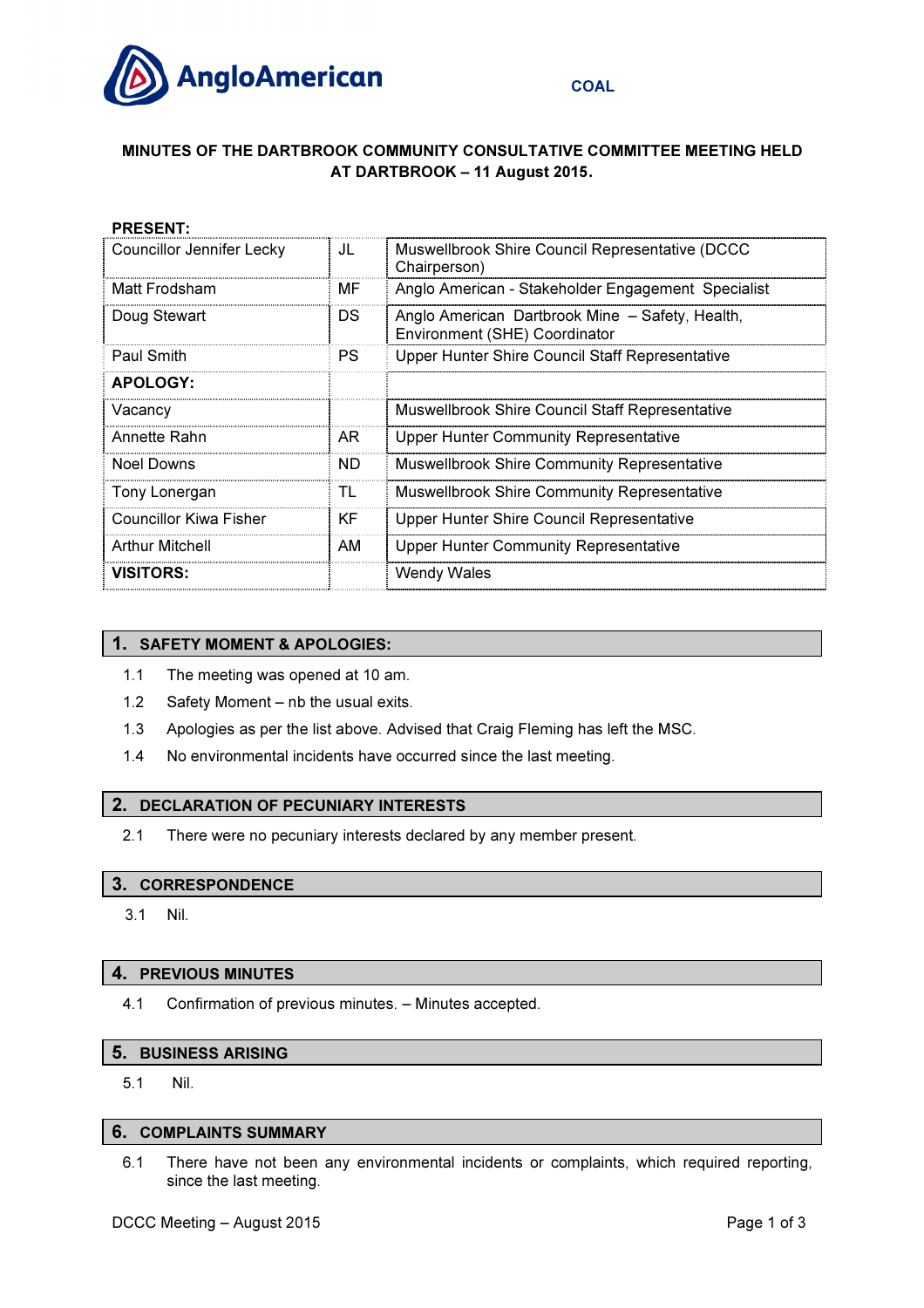

# MINUTES OF THE DARTBROOK COMMUNITY CONSULTATIVE COMMITTEE MEETING HELD AT DARTBROOK – 11 August 2015.

## 7. GENERAL BUSINESS

A presentation was provided on the Environment for the first seven months of 2015.

The main issues presented are summarised below:

- $\bullet$  Hi-Volume Dust Monitoring: was below the NEPC guideline limit of 50ug/m<sup>3</sup>.
- Depositional Dust Monitoring Results: Graphs and isopleths for July 2015 were shown with Macairstrip site slightly elevated because of natural contamination. The elevated readings were generally contaminated with insects and bird droppings.
- Long term water salinity trends:
	- Dart Brook upper and lower monitoring points were similar and lower than the previous readings.
	- Hunter River upper and lower monitoring points were similar and elevated when compared with the previous readings.
- Rainfall -. The YTD July 2015 rainfall is above average (385mm compared to 324mm) due to the rainfall events in January and April.
- 7.2 Dartbrook Project Exploration activities continue to be on hold due to the coal industry downturn. Environmental Management Reports for Exploration License 4574 was lodged in July and for Authorisation 256 is in preparation.
- 7.3 Dartbrook Project Prefeasibility studies remain suspended indefinitely as Dartbrook is currently for sale.
- 7.4 Dartbrook Care and Maintenance Recent **Rural Lands** activities:
	- Noxious Plants and Animals:
		- The Roo and pig control continued with 51 Roos and 29 pigs killed in 2015.
		- Box thorn, Green Cestrum, Tiger pear, St Johns Wort Prickly, Acacia and Galenia control was carried out during the period.
		- Twenty 1080 baits were laid in a combined landholder programme.
		- The upper Dorset Road house was demolished.
	- The tree screen drip irrigation system continued to water beside the highway during the dry periods.
	- Boundary fencing with the Aberdeen common.
- 7.5 Dartbrook Care and Maintenance recent Regulatory activities are:
	- Ongoing sustainable grazing on the rehabilitated Rejects Emplacement Area (REA).
	- Lodged the Hunter River Salinity Discharge Scheme Annual Return for 6.84135 Megaliters.
	- Dartbrook is still waiting for an approval from Australian Rail and Track Coorporation (landowner) to construct the extension to the existing shelter at Simpson Park
	- Two internal compliance audits found compliance with Ango American safety and environmental standards.
	- Visits were made by EPA (License discussions) and the Local Land Service personnel (river bank stability and flood mitigation).
	- The Dept Environment and Planning found the 2014 Annual Report satisfactory.
	- Monitoring continues to show there is no subsurface heating of the REA.

7.6 Dartbrook Care and Maintenance - recent **Community** activities are:

- Anglo's sponsorship of the Aberdeen Highland games was undertaken again this year.
- Heritage Week was celebrated with an open day at Riverview Homestead and a book launching of Robert Tickle's book "Kayuga Cemetery".